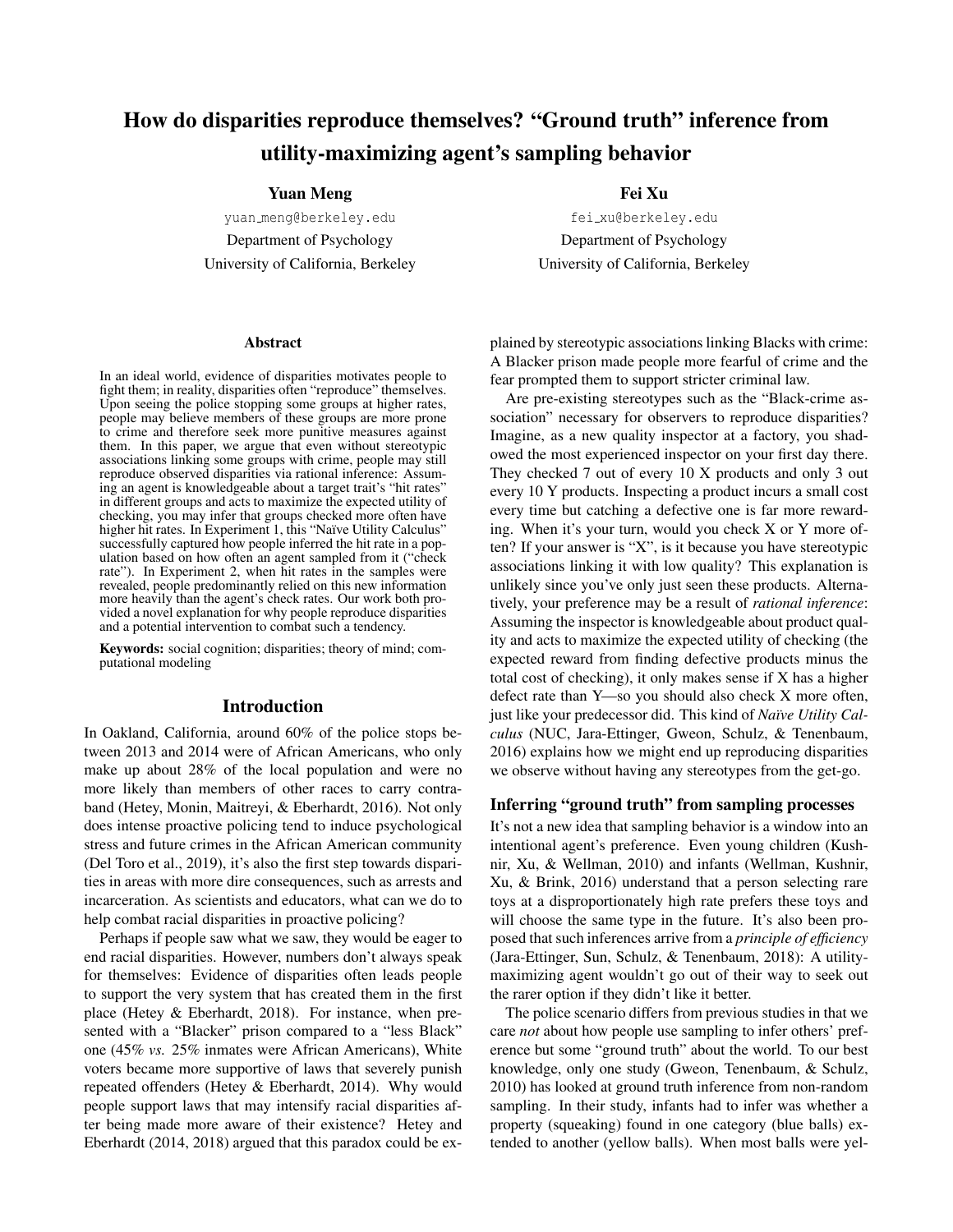low but the experimenter only sampled blue balls which all squeaked, infants didn't expect yellow balls to also squeak (*"If yellow balls also squeak, why didn't she show me?"*).

Ground truth inference in our study goes beyond binary: Rather than whether a trait extends to a group, people must infer the prevalence of that trait. After all, members of all races commit crime but what observers believe drives the police's sampling behavior is the magnitude of crime rates. Furthermore, infants in Gweon et al.'s (2010) study had to simultaneously infer whether the experimenter was sampling from all balls or just squeaking balls. This joint inference captures observers' uncertainty about both the police's intention and knowledge. However, before factoring in the agent's intention, we want to first establish whether people can make accurate inference about "crime rates" based on sampling. We made it clear that the agent is cost-effective and knowledgeable about true "crime rates" in different groups. In the future, it's worth exploring joint mental state/ground truth inference as a model of how people learn from a rational agent's sampling behavior and also a potential anti-bias intervention.

By viewing the reproduction of disparities from a rational perspective, by no means do we wish to "rationalize" it or downplay the role of stereotypes discussed in a vast body of literature (e.g., [Eberhardt, Goff, Purdie, & Davies, 2004;](#page-5-9) [Payne, 2001\)](#page-5-10). Rather, what we are ultimately searching for is an effective way to fight disparities and if we find that rational inference alone has the power to reproduce disparities, we need further measures than just doing away with stereotypes.

#### Study overview

To capture key elements of proactive policing without evoking pre-existing racial stereotypes, we designed a novel arcade game called the "Golden Ticket" (Figure [1\)](#page-1-0). In this game, a robot chicken lays one egg at a time, which is either empty or has a golden ticket that can be redeemed for a grand prize. Each egg costs a token and tokens are expensive and come in limited quantities. Players can pass on eggs that they don't want to buy. This game is designed to simulate reallife police encounters. A robot chicken and the eggs it lays are akin to a social group and members of that group and the player symbolizes the police officer. Winning a golden ticket and catching a criminal are both highly rewarding yet checking incurs a cost every time, be it a token or time and energy. Each chicken has a fixed *"hit rate"* (the probability of laying an egg that has a golden ticket) known to an experienced player Alex. Alex also doesn't spend tokens unnecessarily. Participants watched Alex play a series of robot chicken. After each, they were asked to infer the chicken's hit rate and indicate whether they wanted to buy a new egg from it.

In Experiment 1, the eggs' content was not revealed. We looked at whether participants could infer hit rates based on *"check rates"* (the probability that Alex buys an egg from a chicken) alone. Their inferences were compared to predictions generated by a Na¨ıve Utility Calculus model. In Experiment 2, Alex opened the eggs after each round. We ex-

<span id="page-1-0"></span>

Figure 1: The Golden Ticket game: A robot chicken laid a total of 6 eggs one at a time. Alex, the best player who knew every chicken's hit rate and refrained from unnecessary purchase, decided whether to buy each egg or let it go. In Experiment 1, participants only saw how many eggs Alex bought but not the content of the eggs. In Experiment 2, Alex opened the eggs they bought, revealing which ones had tickets and which ones were empty. At the end of each trial, participants were asked to estimate the hit rate of the robot chicken and indicate whether they want to buy a new egg laid by this chicken.

amined whether participants used both the hit rate and the check rate in the sample to infer the true hit rate in the population or if they relied on one source of information. We created three computational models to compare against human performance, each corresponding to an aforementioned possibility (hit rate only, check rate only, check + hit rates).

# Computational Modeling

#### Naïve Utility Calculus models

We created computational models based on the Naïve Utility Calculus (NUC) [\(Jara-Ettinger et al., 2016\)](#page-5-4) to predict how learners infer each chicken's hit rate from Alex's check rate. The key assumption is that Alex maximizes the expected rewards of winning golden tickets relative to the total costs of buying eggs. Suppose each ticket has a value of *V*, each token costs *C*, and the true hit rate of a chicken is θ, then the expected utility of buying an egg from a given chicken is:

$$
E[U(buy)] = V\theta - C \tag{1}
$$

The higher the expected utility  $E[U(buy)]$ , the more likely that Alex will buy an egg, hence the higher the check rate *µ*. We assume that Alex's choice behavior follows a softmax choice rule [\(Sutton & Barto, 1998\)](#page-5-11). In the case of binary choices, the softmax function becomes the logistic function:

$$
\mu = \frac{1}{1 + \exp(-E[U(buy)])/\tau}
$$
 (2)

<span id="page-1-1"></span>where  $\tau$  is a temperature parameter controlling the level of stochasticity in Alex's decisions. When  $\tau \rightarrow 0$ , Alex will always buy an egg if  $E[U(buy)] > 0$ ; when  $\tau \to \infty$ , Alex just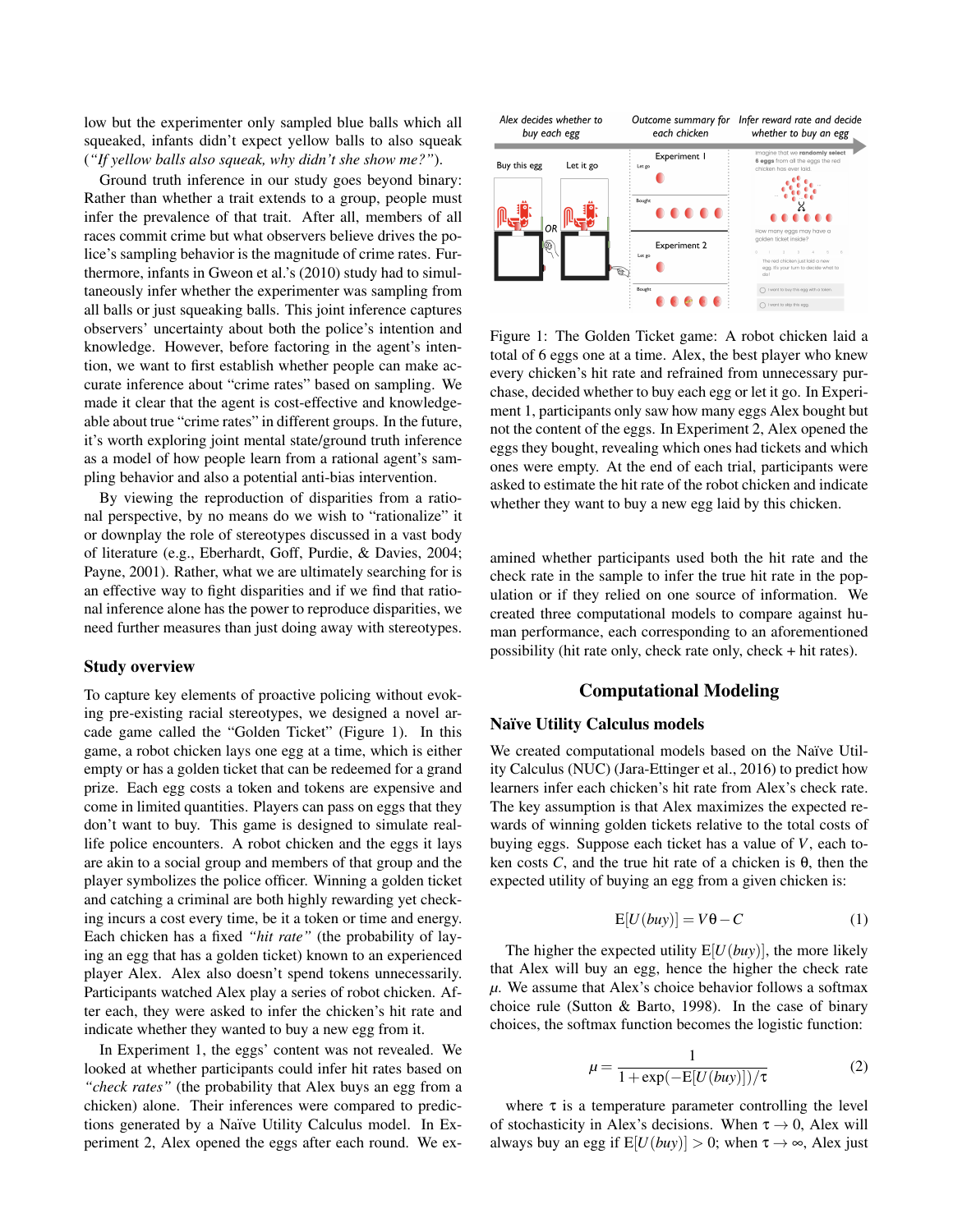<span id="page-2-1"></span>

Figure 2: Computational models of hit rate inference. In the two Naïve Utility Calculus (NUC) models, the check rate  $\mu$ is inferred from the number of eggs Alex bought (*S*) out of the number of eggs a chicken laid  $(P)$ .  $\mu$  is linked to the true hit rate θ via a logistic function, whose intercept  $β_0$  and slope  $\beta_1$  are estimated from participants' inferred hit rates and purchase decisions. In Experiment 1, θ can only be inferred from  $μ$ . In Experiment 2,  $θ$  can be simultaneously inferred from  $μ$ and the number of eggs with tickets (*H*) out of *P*. Alternatively, people may ignore  $\mu$  and assume that the observed hit rate is the true hit rate, in which case "hit rate only" model captures their inference.

randomly decides between buying an egg and letting it go.

<span id="page-2-0"></span>The three free parameters  $V, C$ , and  $\tau$  can be absorbed into the slope  $\beta_1 = V/\tau$  and the intercept  $\beta_0 = -C/\tau$  of the logistic function in Equation [2,](#page-1-1) which then becomes:

$$
\mu = \frac{1}{1 + \exp(-(\beta_0 + \beta_1 \theta))}
$$
(3)

We can estimate  $\beta_0$  and  $\beta_1$  from participants' inferred hit rates and subsequent purchase decisions. Plugging the estimates back in Equation [3](#page-2-0) allows us to infer what participants thought the true hit rate  $θ$  was based on the observed check rate  $\mu$ —assuming that they used the same utility function to interpret Alex's decisions and make their own decisions<sup>[1](#page-0-0)</sup>.

In both NUC models,  $\mu$  is inferred from the number of eggs Alex bought, *S*, out of the number of eggs each chicken laid, *P*: *S* ∼ Binomial( $\mu$ , *P*). In Experiment 1 with only check rate information, θ is solely inferred from *µ* via Equation [3.](#page-2-0) In Experiment 2,  $\theta$  can be simultaneously inferred from  $\mu$  and the number of eggs with tickets,  $H$ , out of the number of eggs Alex bought, *S*: *H*  $\sim$  Binomial( $\theta$ ,*S*). If participants ignore new hit rate information, then their inferential process is captured by the same "check rate only" model in Experiment 1.

#### Alternative model

In Experiment 2 where hit rate information was also provided, participants may ignore check rates and assume that each chicken's observed hit rate is its true hit rate. In this "hit rate only" model with no utility concerns,  $\theta$  is solely determined by *H* (the number of eggs with tickets) and *S* (the number of eggs Alex bought): *H* ∼ Binomial( $θ$ *,S*).

## Experiment 1

# **Methods**

Participants Sixty-two adult residents of the United States (mean age = 38.5 years) participated in Experiment 1 through Amazon Mechanical Turk. A past acceptance rate of at least 95% was required for participation. Another 31 participants were excluded for failing any of the five instruction check questions. All participants gave informed consent prior to the study and were paid \$2 for about 15-20 minutes of their time.

Procedure Participants first watched a video introducing the "Golden Ticket" game and were then tested on the utility structure of this game, namely rewards (a golden ticket or none) and costs (a token or none). Next, participants learned that different robot chickens may have different hit rates and the best player Alex knows each chicken's hit rate and avoids spending tokens unnecessarily. It was also emphasized that while each chicken has a fixed hit rate *on the long run*, the hit rate in each batch of eggs is subject to random fluctuations. To ensure that participants understood all the critical information, we tested them on what makes Alex the best player (because they are knowledgeable about hit rates and cost-effective) as well as possible fluctuations in hit rates.

Those who passed both rounds of instruction checks within two attempts were allowed to continue to the main experiment, where they watched short videos of Alex playing 12 different robot chickens, each distinguished by a unique color. The total number of eggs laid by each chicken was held constant (6 eggs) while the number of eggs Alex bought varied (2 chickens: bought  $1$  or 6 out of 6 eggs; 4 chickens: bought 2 or 5 out of 6 eggs). The order of the 12 chickens was randomized for each participant. Once Alex made decisions for all 6 eggs laid by a chicken, participants were reminded of how many eggs they bought or let go on a summary page.

To measure hit rate inference, we asked participants to guess that out of 6 eggs randomly selected from all the eggs a chicken has ever laid, how many might have golden tickets. Finally, they were asked to decide whether they would buy a new egg from this chicken or pass on the opportunity.

#### Results

The central question that inspired this research is whether people would still reproduce observed disparities even without existing stereotypes. In Experiment 1, this question trans-

<sup>&</sup>lt;sup>1</sup>This is not necessarily true. People's own utility function can differ from what they think an another agent's utility function is. For instance, Liu, McCoy, and Ullman (2019) found that most of their participants saw others as less or more risk averse than—but not the same as—themselves. However, since what we care about is each model's relative performance, this difference is not too concerning.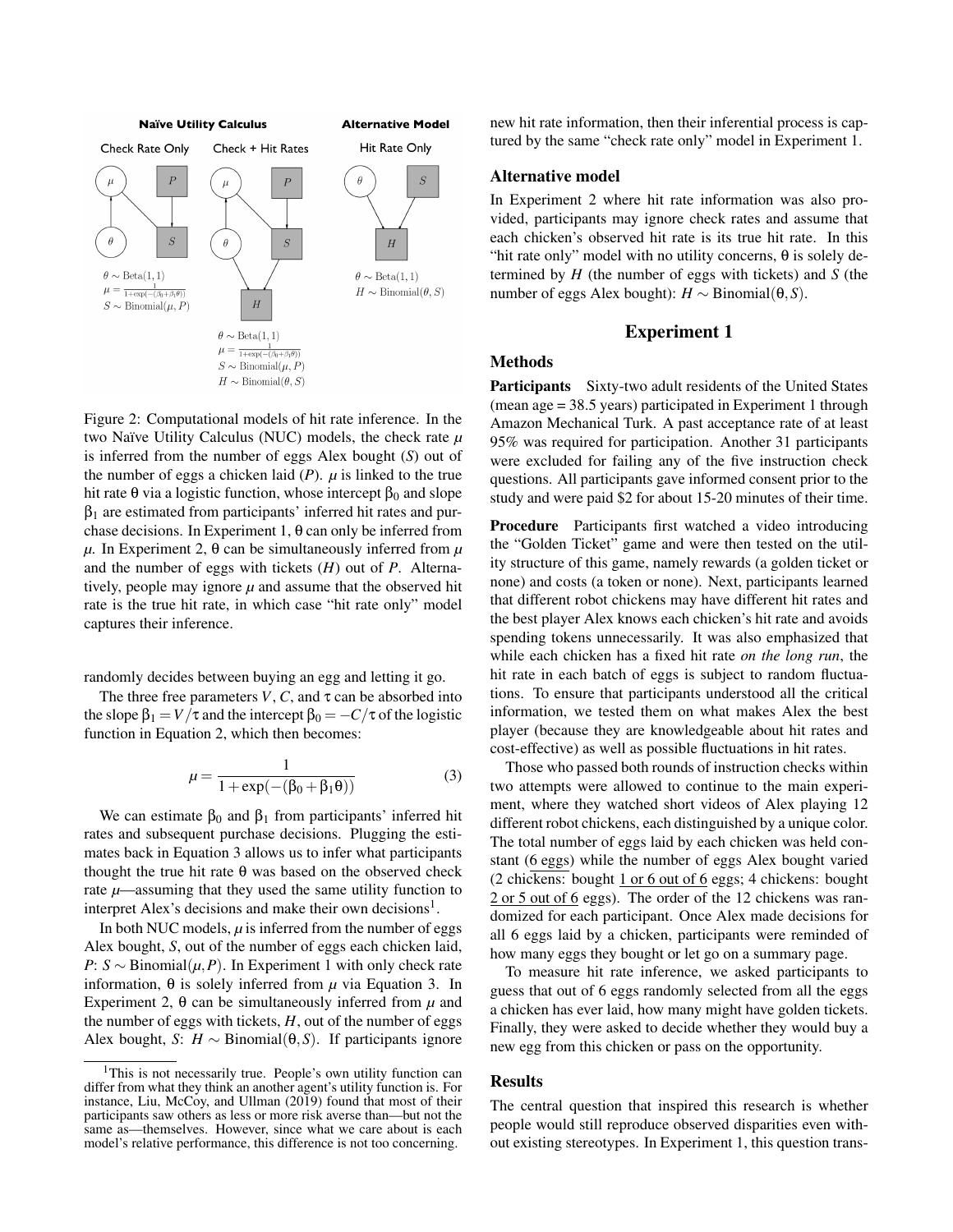<span id="page-3-0"></span>

Figure 3: Results from Experiment 1: (Left) The proportion of participants deciding to buy a new egg as a function of the number of eggs Alex bought. (Right) Hit rates of robot chickens predicted by the model vs. inferred by participants. (Error bars indicate the 95% confidence intervals.)

lates to whether participants' purchase decisions were influence by Alex's check rates. From Figure [3](#page-3-0) (left), it's obvious that far more participants chose to buy a new egg when Alex bought 5 or 6 eggs compared to only 1 or 2. To test this observation more rigorously, we fit a generalized linear mixed model (GLMM) using the R package lme4 [\(Bates,](#page-5-12) Mächler, Bolker, & Walker, 2015) with participants' purchase decisions as the outcome variable, the number of eggs Alex bought as the fixed effect, as well as random intercepts and slopes for participants and trials<sup>[2](#page-0-0)</sup>. Consistent our observation, with each additional egg Alex bought, the odds ratio for participants buying an egg increased by 2.36, which was significantly higher than chance, Wald's  $\chi^2 = 14.03$ ,  $p = .00018$ .

Were participants "mindlessly" copying Alex's sampling behavior or did they use it to infer robot chickens' hit rates in a "rational" way? To answer this question, we examined whether participants' hit rate inferences can be captured by a NUC model. First of all, we estimated parameters values in Equation [3](#page-2-0) to be  $\beta_0 = -2.56$  and  $\beta_1 = .98$  using the Python library PyMC3 [\(Salvatier, Wiecki, & Fonnesbeck, 2016\)](#page-5-13) based on participants' inferred hit rates and purchase decisions. Then we implemented a "check rate only" NUC model to predict how people should infer each chicken's hit rate from Alex's check rate and compared model predictions against participants' actual inferences. As you can see in Figure [3](#page-3-0) (right), this NUC model captured all the qualitative trends across all trial types. Model predictions were strongly correlated with human responses, Pearson's  $r = .79$ ,  $p < .001$ .

#### **Discussions**

Before playing the Golden Ticket, participants had no expectation for each robot chicken's hit rate. Yet, after watching a knowledgeable, utility-maximizing agent Alex playing the game, participants quickly followed their lead, buying more eggs from chickens that Alex was more likely to buy from. This result shows that participants ended up reproducing observed disparities in check rates without having prior stereotypes of chickens' hit rates. At least when explicitly asked to, participants could do more than just blindly copying Alex's sampling behavior: Each chicken's hit rate that they inferred from Alex's check rate closely matched the prediction generated by a simple Naïve Utility Calculus model. Perhaps through a similar inferential process, a naïve observer of police encounters may conclude that groups under heavier scrutiny have higher crime rates and will check members from these groups more often when given the opportunity.

What if groups checked more often have the same or even lower hit rates? One of the most striking and informative findings from the Oakland police stop data is that African Americans who were stopped far more often than other races were no more likely to carry contraband. If people trust a knowledgeable, utility-maximizing agent blindly, they may disregard this new hit rate information as a "fluke". It's also possible that they ignore the agent's sampling behavior and solely focus on observed hit rates. Alternatively, people may consider both the hit rates and the check rates in the sample to infer group hit rates. To examine these possibilities, we conducted Experiment 2 where Alex opened the purchased eggs to reveal which ones had tickets and which ones were empty.

# Experiment 2

#### Methods

Participants Sixty-seven adult residents of the United States (mean age = 36.9 years) participated in Experiment 2 through Amazon Mechanical Turk. To participate, one must have a past acceptance rate of 95% or above and not have taken part in Experiment 1. Another 30 participants were excluded for failing any of the five instruction check questions. All participants gave informed consent prior to the study and were paid \$2 for about 15-20 minutes of their time.

**Procedure** The procedure for Experiment 2 was identical to that for Experiment 1, except that Alex opened the eggs they bought in the end to reveal which ones had tickets and which ones were empty. There were 12 unique combinations of how many eggs had tickets out of how many eggs Alex bought. Of these, there were 6 critical trials where Alex bought most or all eggs but most or all were empty (0 or 1 out of 6 eggs or 0 or 1 out of 5 eggs had tickets) or few eggs but all had tickets (1 out of 1 egg or 2 out 2 eggs had tickets). In case participants suspected that Alex was misleading or not actually knowledgeable, we added 6 "filler" trials where Alex bought most or all eggs and most or all had tickets (5 or 6 out of 6 eggs or 4 or 5 out of 5 eggs had tickets) or few eggs and none had tickets (0 out of 1 egg or 0 out 2 eggs had tickets). The order of presentation was randomized across participants.

## Results

After observing both the check rate and the hit rate in an egg sample, how did participants infer the chicken's true hit rate?

<sup>&</sup>lt;sup>2</sup>Here we implemented  $\text{Im} \epsilon_4$  models in Python via rpy2 to keep in the same environment. The formula for the full model was: buy  $\sim$  checked + (1 | participant) + (1 | trial).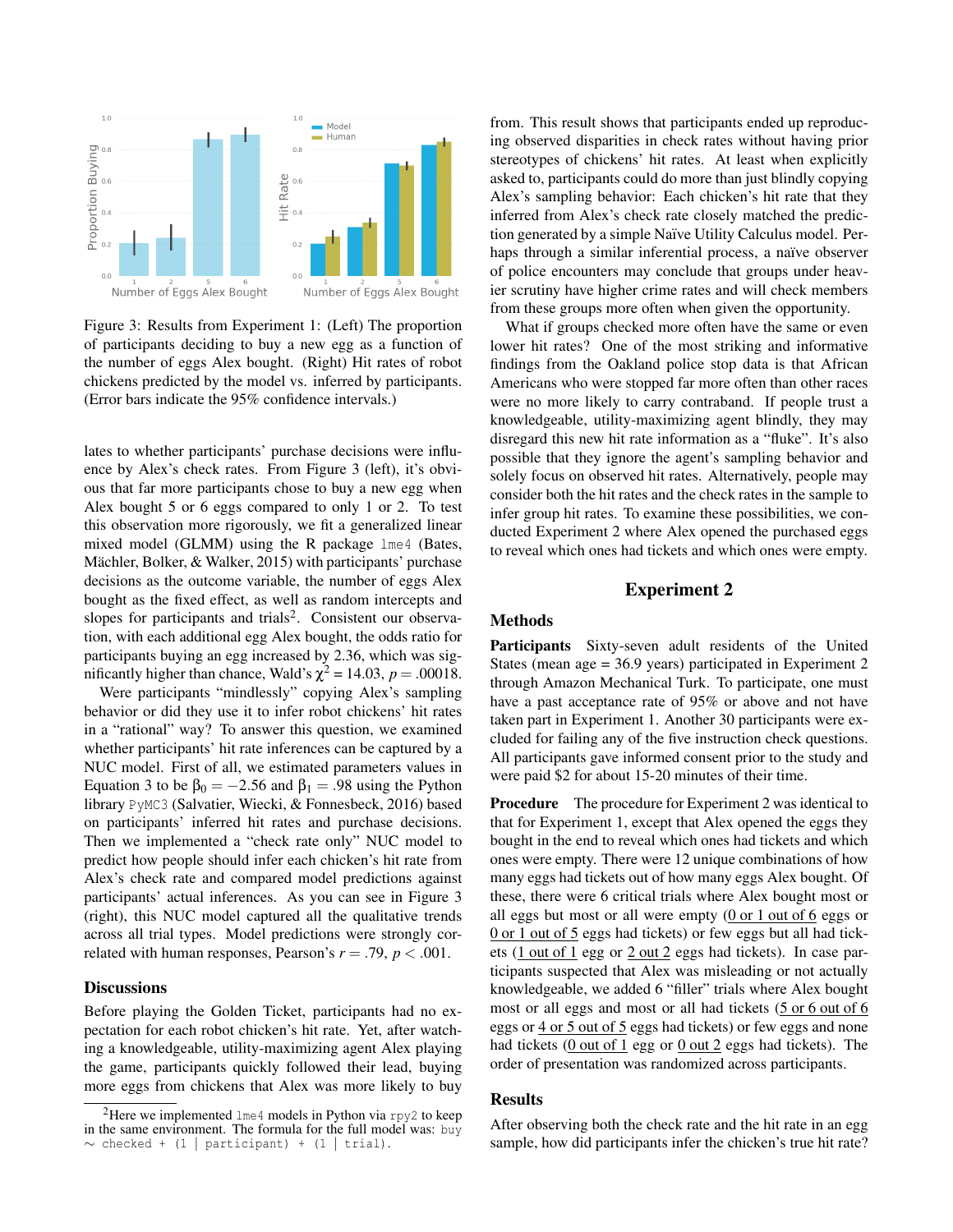<span id="page-4-0"></span>

Figure 4: Results from Experiment 2: Hit rates of robot chickens predicted by three models ("check + hit rates", "check rate only", "hit rate only") vs. inferred by participants. (Error bars indicate the 95% confidence intervals.)

We created the three models to capture three hypotheses (Figure [2\)](#page-2-1): 1) a NUC model inferring hit rates from both observed check rates and hit rates ("check + hit rates"), 2) another NUC model only inferring from observed check rates ("check rate only"), and 3) a non-NUC "hit rate only" model.

Based on participants' inferred hit rates and purchase decisions, we estimated the parameter values in Equation [2](#page-1-1) to be  $\beta_0 = -2.79$  and  $\beta_1 = 1.10$ . The we implemented the above models using the estimates (with the exception of the "hit rate only" model, which doesn't require these parameters). To see which model resembled human performance the most, we used the root mean square  $error<sup>3</sup>$  $error<sup>3</sup>$  $error<sup>3</sup>$  (RMSE) to measure the dissimilarity between model predictions and human inferences. Lower RMSE indicates better model fit. As it turned out, the "check rate only" model's predictions strayed furthest away from human inferences ( $RMSE = .37$ ) whereas the "check + hit rates" model and the "hit rate only" model (RMSE = .27) and RMSE = .26, respectively) performed similarly.

Figure [4](#page-4-0) compared model predictions with human infer-ences across 6 critical trials<sup>[4](#page-0-0)</sup> where observed hit rates and check rates were at odds with each other (i.e., when one was high, then the other was low). Not a single model captured all the qualitative trends across all trial types. Among the three, the "check rate only" model was the least accurate one, grossly overestimating hit rates when Alex bought many eggs and underestimating when few. The "check + hit rates" model and the "hit rate only" model both captured part of the trends: When Alex bought just few eggs but all had tickets, the "check + hit rates" model was the most accurate; when Alex bought bought many eggs but few had tickets, the "hit rate only" model performed most similarly to humans.

#### **Discussions**

All in all, no model captured participants' hit rate inferences exactly when both check rate and hit rate information was available. Why did the "check + hit rates" model and the "hit rate only" model each predict some but not all of the patterns? One possibility was that hit rate information was *more salient* than check rate information. The last four conditions shown in Figure [4](#page-4-0) provided strong evidence for both high check rates (e.g., 6 bought out of 6 available) and low hit rates (e.g., 0 with a ticket out of 6 bought). When evidence for both was more or less equally strong, participants seemed to value the evidence of low hit rates over that of high check rates. In the first two conditions, there was strong evidence for low check rates (e.g., 1 bought out 6 available) but only weak evidence for high hit rates (e.g., 1 with a ticket out of 1 bought). It seemed only when hit rate information lacked strength did participants put emphasis on check rate information.

To test whether participants placed a higher weight on hit rate information, we fit a linear regression model using predictions generated by the "hit rate only" model and the "check rate only" model to predict human inferences. The estimated coefficient of the former (0.64) was greater than that of the latter (0.42), suggesting that participants may indeed have relied more on observed hit rates than check rates.

Of course, it's possible that some participants mostly relied on check rates and some on hit rates. In future research, we could use latent mixture models or similar techniques to identify subgroups and capture each subgroup's behavior.

## General Discussion

Racial disparities have deep roots in societies around the world. Unfortunately, awareness doesn't always translate into the desire to end disparities. When reminded of racial disparities in prison, people became even more supportive of harsh criminal law that helped create them in the first place (e.g., [Hetey & Eberhardt, 2014,](#page-5-3) [2018\)](#page-5-2). Aside from stereotypic associations linking Blacks with crime, we argue that rational inference alone based on Naïve Utility Calculus (NUC) [\(Jara-](#page-5-4)[Ettinger et al., 2016\)](#page-5-4) can also reproduce disparities: If people believe police officers are knowledgeable about different races' "true crime rates" and act to maximize expected utilities (expected rewards of catching criminals relative to the total costs of checking), they may think groups under heavier scrutiny have higher crime rates and target them as well.

This is what we found in Experiment 1 when only check rates were available. To simulate police encounters without evoking stereotypes, we created a "Golden Ticket" game where robot chickens ("groups") lay eggs ("groups members") that may or may not have golden tickets ("crime") inside. Each ticket can be redeemed for a prize but each egg costs a token. Participants watched a knowledgeable, utilitymaximizing agent Alex play a series of chickens, after which they were asked to infer each chicken's "hit rate" and decide whether or not to buy a new egg from it. While participants had no prior stereotypes linking certain chickens with high

<sup>&</sup>lt;sup>3</sup>In this case, RMSE =  $\sqrt{\left(\frac{1}{n}\right)\sum_{i=1}^{n}(\theta_{m_i}-\theta_{h_i})^2}$ , where *n* is the number of participants and  $\hat{\theta}_m$  and  $\theta_h$  are hit rates predicted by a model and inferred by participants, respectively.

<sup>&</sup>lt;sup>4</sup>Models made similar predictions on non-critical trials. In the interest of space and model comparison, we didn't plot these trials.